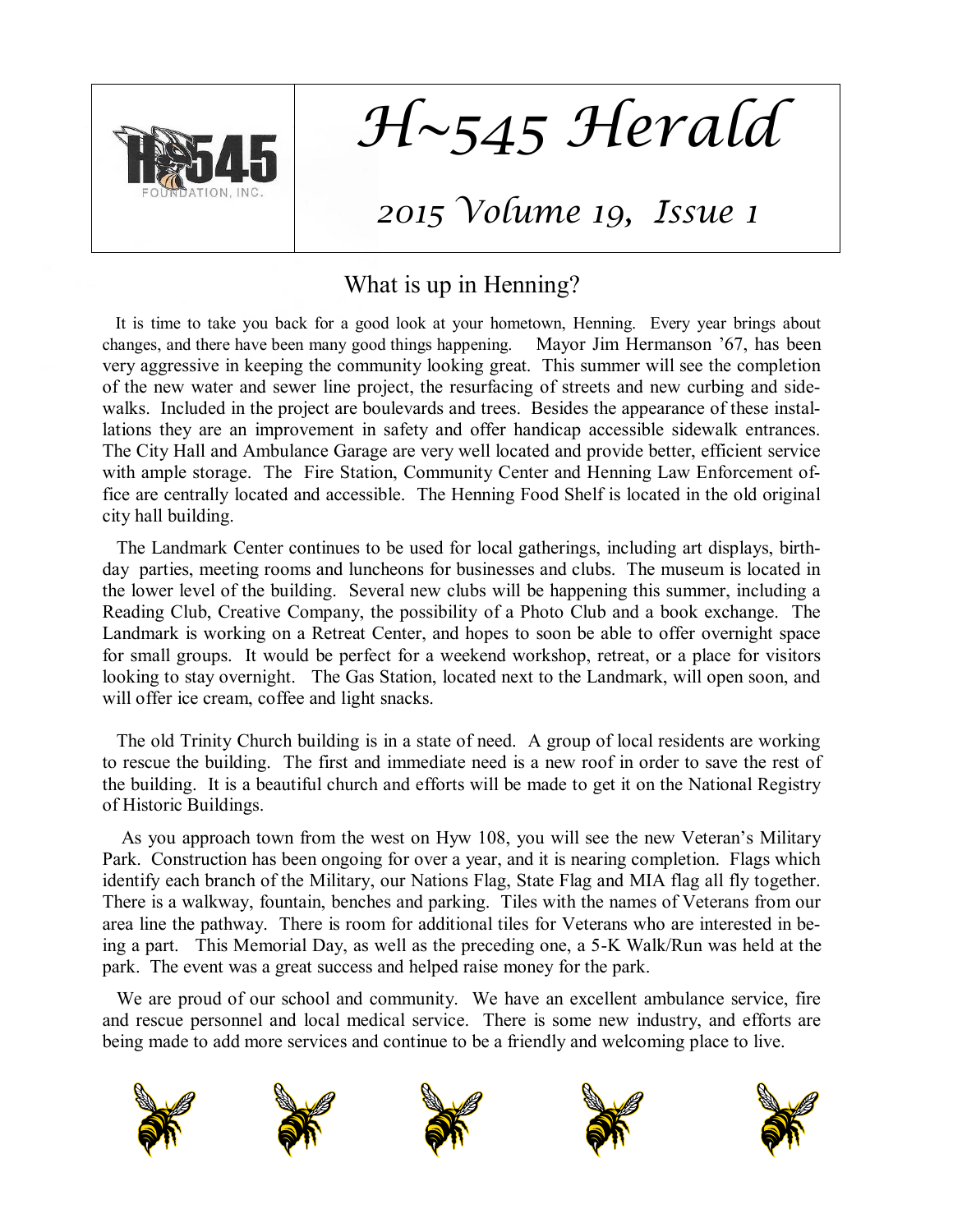### **Henning School District H-545 … Moving Forward**

#### **Jeremy Olson, Superintendent**

Henning School has a rich tradition of educational excellence and a very bright future ahead. This is my first year as a member of the Henning team and I have really enjoyed working with the various school personnel and community members. This is one of the most supportive communities that I have ever had the opportunity to be a part and I am so proud to call myself a "Hornet". This fall, I had the privilege to watch as the community supported a referendum that will provide quality technological resources to our students, maintain our bus fleet, and provide a means by which we can replace our aging roofs. I was amazed by the support that the community gives to the school and the importance that this community places on education.

I would also like to thank everyone for your welcoming attitude and friendliness. It has been an absolute honor to get to know the community of Henning and be welcomed in to the community. I feel incredibly fortunate to be able to serve as your Superintendent. Here are a couple of things going on at Henning School.

- Henning High School was recognized by U.S. News and World Report as a "Best High School".
- Henning School District scored above the state average in all three tested areas: Reading, Math, and Science. The District is committed to augmenting these scores with communication skills, critical thinking, collaboration, and problem solving skills. We know that tomorrow's leaders must not only have strong academic preparation, they must also possess employment skills that allow them to creatively analyze and solve problems as a member of a team.
- The School Board saved tax payers 41,000 dollars by accepting L.O.R. (Local Optional Revenue).
- Henning School in partnership with the City of Henning has been working to find ways to provide daycare opportunities for our children in our community. High quality childcare is a real need not only in Henning community but also in various other communities around our area. The City of Henning has been instrumental in starting a dialogue on how to make this happen in the coming years.
- Henning School has been making strides in replacing aging roofs and transportation through the adoption of a transportation replacement plan and a new roof for the 1985 section of the school scheduled to be completed its summer.
- Henning School has also seen some very modest growth as a district going from 380 students in September to 385 students as of the end of March.
- The second phase of a two phased plan is to extend wireless internet throughout the building. This project is projected to take place this summer.
- The Henning School Business was awarded a Minnesota Department of Education Finance Award for outstanding business office practices, reporting and procedures.
- Henning School District had a strategic planning meeting on April 10th and 11th to determine next steps for our district over the course of the next five years. This is an exciting time as we chart our path as a district.

Great things happen at Henning School! The most rewarding portion of my day takes place when I get to see our kids in the hallways and classrooms. We have an extremely good group of students that take education seriously, care for each other, and are developing into the leaders of tomorrow. To say that we have great kids at Henning would be an understatement. I am incredibly proud of the students, parents, staff, and community of Henning. I am happy to be a part of this great community.

~~~~~~~~~~~~~~~~~~~~~~~~~~~~~~~~~~~~~~~~~~~~~~~~~~~~~~~~~~~~~~~~~~~~~~~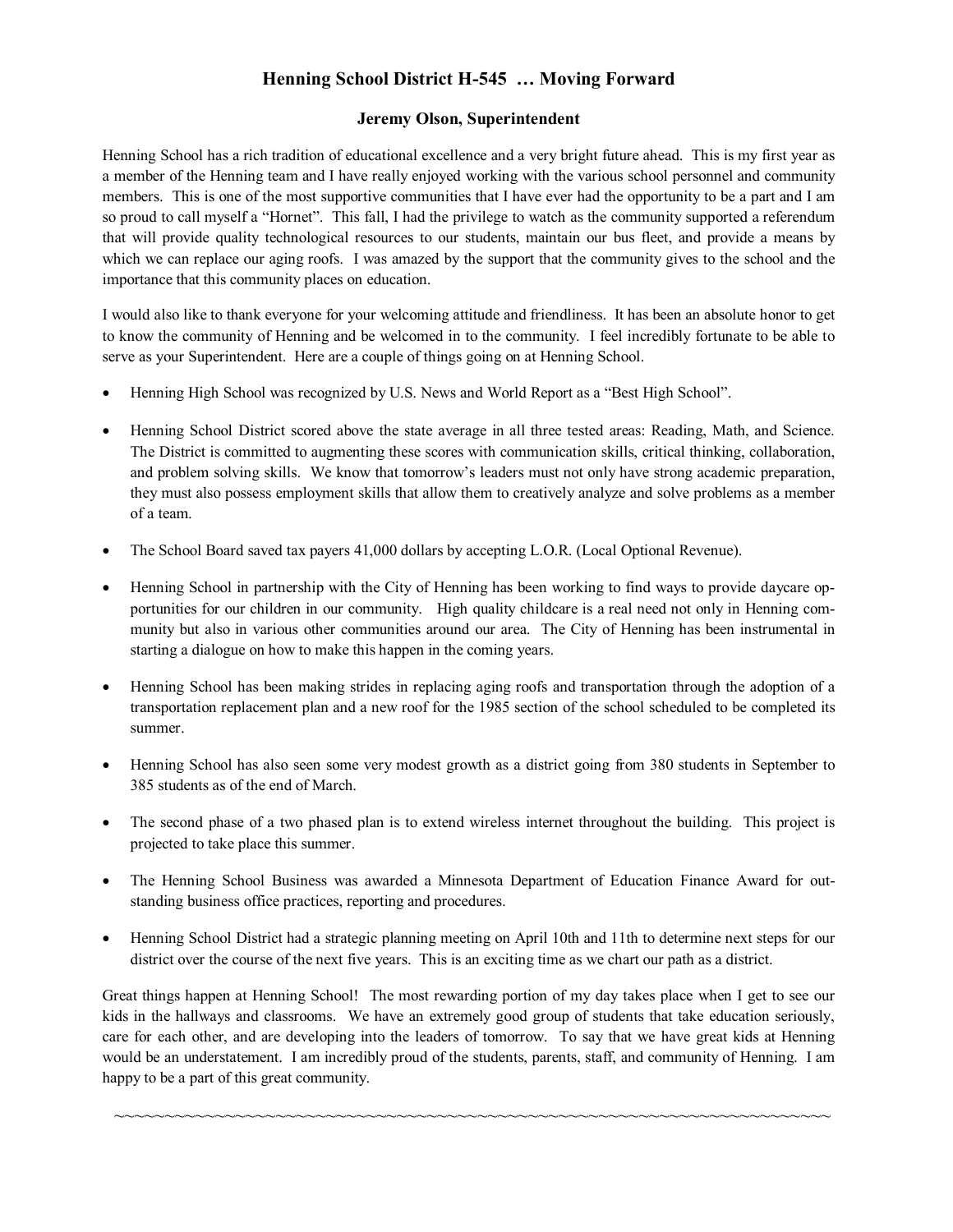|                                                                                                                                                                                                                | 2015 Scholarship Recipients                                                                                                                                                                                                                                           |                                                                                                                                                                                                                                                        |  |
|----------------------------------------------------------------------------------------------------------------------------------------------------------------------------------------------------------------|-----------------------------------------------------------------------------------------------------------------------------------------------------------------------------------------------------------------------------------------------------------------------|--------------------------------------------------------------------------------------------------------------------------------------------------------------------------------------------------------------------------------------------------------|--|
| H-545 Seniors<br>$\sim$ \$500 $\sim$<br>Cassidy Anderson<br>Quinton Borchardt<br>Carl Colburn<br>Richard Erlandson<br>Alexandra Frederick<br>Tisha Pederson<br>Sara Volkmann<br>Paige Weber<br>Abigail Weniger | C. M. Anderson Family<br>$\sim$ \$1,460 $\sim$<br>Savanna Cichy<br>Marlys Cordes Scholarship<br>$\sim 5500$ ~<br>Alyssa Houselog<br>Kimber Family Scholarship<br>$\sim 5750$ ~<br>Britta Torgerson<br>Frank Formanek Scholarship<br>$\sim 5500$ $\sim$<br>Josh Wojcik | H-545 Post Secondary<br>$\sim$ \$500 $\sim$<br>Kaleb Thalmann<br>Collin Dague<br>Kaitlyn Richter<br>Andrew Smith<br>Keith Stueve<br>Marly Johnson Family<br>$\sim 5500$ ~<br>Britta Torgerson<br>Lexi Frederick<br>Patrick Dilly<br>Anthony Helmbrecht |  |

#### **Report of H-545 Annual Meeting Monday, January 19, 2015**

The Annual Meeting of the H-545 Foundation was called to order by President Donna Smith at 7 p.m. at the Landmark Center, Henning. Business items and reports were heard and discussed.

- The secretary's report was read and approved.
- Financial report of savings, checking and CD's. A financial report is included.
- Report of financial investments and CD rotation discussed.
- Discussed adopting a logo for H-545 to be used on correspondence and promotional material.
- We will continue the annual printing and distribution of the H-545 Herald for communicating with Alumni and information for fund raising for scholarships.
- Scholarship information is given to all HHS Senior students at a scheduled presentation.
- Applications are given to post secondary students upon request.
- Discussed funds for scholarships. We will present H-545 scholarships of \$500 to 13 students and \$500 for the Cordes and Kimber scholarships.
- Discussed committee for 2017 All School Reunion. Action will be taken soon. Dave Holmgren will work with the steering committee.
- Decision made to organize financial advisory committee to look into the best way to manage our investments. Our goal is to assure the best investing so that we are able to benefit as many students as possible.
- Officers for 2015 were elected by unanimous vote and are listed on page 6.
- Next annual meeting is scheduled for Monday, January 18, 2016.

\* \* \* \* \* \* \* \* \* \* \* \* \* \* \* \* \* \* \* \* \* \* \* \* \* \* \* \* \* \* \* \* \* \* \* \* \* \* \* \* \* \* \* \* \* \* \* \* \* \* \* \* \* \* \* \* \* \* \* \* **H-545 Financial Information 1/1/2014 to 12/31/2014** Expenses \$ 2,467.06. Scholarships paid  $$ 15,490.00$ Total Expenses \$ 17,957.06 Donations \$ 6,507.00 <u>Interest \$ 8,124.04</u><br>Total Income \$ 14,631.04 \$ 14,631.04 Total Assets \$521,723.36 2014 Donation Summary Businesses \$ 410.00 Personal Memberships \$ 2,482.00 Honor Roll of Classes \$ 430.00 Memorials \$ 3,185.00 Total \$ 6,507.00

#### **From 2001 through 2015, H-545 Scholarship Foundation has awarded \$500 scholarships to 272 students totaling \$136,000.00**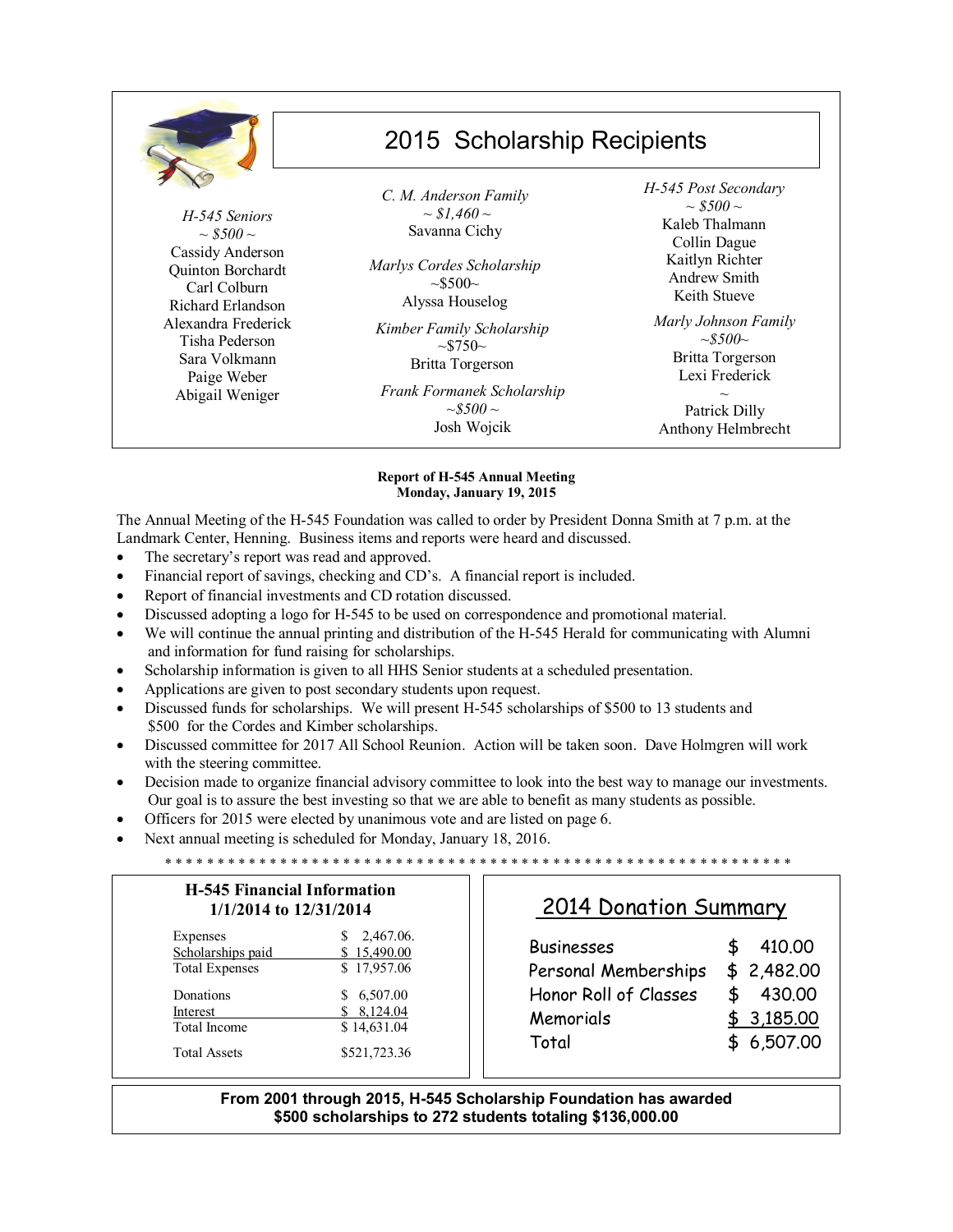David Ferber '50 Leonard Espeland '33 Norma Olson '31

 Ruby Bredberg, English Teacher Lucille (Lystrom) Snyder '56

Ella B. Olson, Elementary Teacher

Altha (Hay) '38 and Ralph Doolittle

Jane (Albright) '50 and Alton Broten

 Richard "Dick" Peterson '53 Rheta (Westad) Prigge '52

 Gaylord A. Saetre '34 Ruth (Johnson) Waldemar '23 Ruth (Berggren) Smith '20

 Bill Prigge, Shop Teacher Dal Geyer, Art Teacher Myrna Rockswold Marie Espeland '27 Herb Iverson Ed and Ethel Salmon Duane Peterson '57 Norman Ellenson '52

Irene Judson

Hub Nordgren

Anna and John Meyer, School Board Member

Ken '24 and Margaret Anderson, English Teacher

**Member \$545** Class of 1944 Class of 1954<br>Class of 1945 Class of 1963 Class of 1963 Class of 1950 Class of 1965 Hornet's Nest Class of 1967 Henning Reading Club Henning Chamber of Commerce Jean (Holmgren) '41 and Harvey Benson Josephine (Saetre) '35 and Robert Johnson Relma (Deckert) '46 and Paul Sirrila David '50 and Joyce Finke Clarice (Saetre) '39 and Arthur Espeland '34 Virgil '51 and Royce Cordes Myron Cordes '56 Kathleen (Von Ohlen)'50 and Richard Cloeter '50 Joyce (Turchin) Revering '61 Gertrude (Espeland) Odegaard '24 Grace Melville Richard Sorkness '55 Frank and Liz Formanek, Principal Clay Amundson '82 Gaylord Saetre '34 Mike '57 and Janice Pikal Ardis (Bogen) '48 and Raynard Masdal '45 Roger '70 and Sharon (Eckhoff) '70 Rinerson Web and Grace Messer, Custodian Ray '55 and Kay (Albright) '55 Thoreson David Koppe '74 Robert '84 and Amy Wangeren William Ralph Boline '47 John and Louise Quam Shirley (Melvold) Rourke '53 Terry '71 and Nancy Klemek Magdalene (Brutlag) Deschane '38 Valerie Buchan '53 **In memory of:**  Delores (Husefeldt) Thun '55 Leslie Moe, Math Teacher Bea Perreten

#### **Booster \$1,000**

 Class of 1942 Class of 1957 Class of 1948 Class of 1960 Class of 1949 Class of 1961 Class of 1952 Class of 1976 Class of 1953 Class of 1977 Class of 1955 Henning School Activity Fund VFW and Auxiliary Vining Alumni National Honor Society AAL Branch #7980 Lutheran Brotherhood Branch #8890 Microsoft Matching Gifts West Acres Development. LLP Albright, Jane '50, Barbara '52, Donna '54, Kay '55. Linda '61, Rebecca '65. Jacki '73 Ruth (Thoreson) '51 and Lee Amundson '49 Lawrence '34 and Marilyn Belmont Dale Cordes '61 Lee '61 and Gail Dusa David '50 and Virginia Holmgren Lois (Thoreson) '42 and Cliff Skjegstad '42 Homer '44 and Esther Saetre Gerald Ziesmer '61 Eva Young '28 Alice Haile '46 Lori (Thalmann) '84 and Joe Pytlik Dale Dunn '41 Dean '61 and Merrisue Soutor, Superintendent Daniel and Lois Soutor, English Teacher Roland '48 and Janice (Froslee) Saetre '52 Allen "Bud" Waldemar '47 Lenora (Dreyer) '50 and Frank Johnson Lois (Kelly) '63 and Richard Smith '63 Ernest Reed '54

**In memory of:**

 Craig Anderson, School Board Member Harvey Johnson '49 Ben and Lucille Albright, School Board Member Edwin and Anna Skjegstad, Custodian O.A. and Anna Young Urben and Eva Oscarson Lyndon '28 and Lois Johnson June (Sorkness) Kimber '45, Principal Hilda Miller, Elementary Teacher Dale Cordes '61 Art and Emma Fessenbecker Harry and Dorothy Witt Michael Peterson Ida (Thoreson) Saetre '08, School Board Member Dale Odegaard '63 Jens and Jacquelyn Ree, Superintendent Marly Johnson, Phy Ed Teacher, Driver's Training

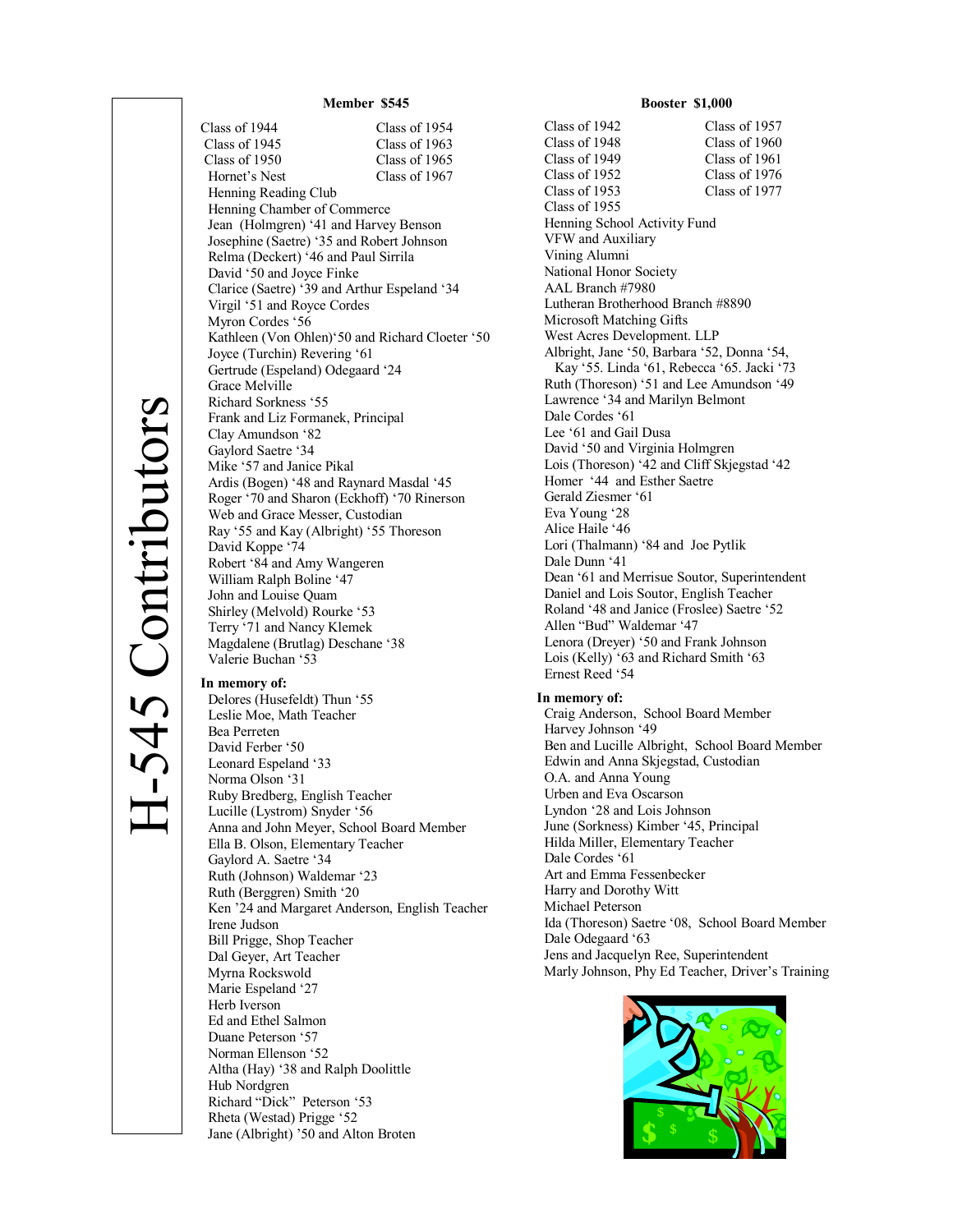| H-545 Contributors—Continued                                                                                                                                                                                                                                                 |                                                                                                                                                                                                                      |  |  |  |
|------------------------------------------------------------------------------------------------------------------------------------------------------------------------------------------------------------------------------------------------------------------------------|----------------------------------------------------------------------------------------------------------------------------------------------------------------------------------------------------------------------|--|--|--|
| Leader \$2,500                                                                                                                                                                                                                                                               |                                                                                                                                                                                                                      |  |  |  |
| Class of 1928<br>Class of $1943$<br>Class of 1951<br>Henning Lions<br>Gary Maki<br>Roger Melvold '64                                                                                                                                                                         | In memory of:<br>Ellen Egan '53<br>William Egan '45<br>Arthur Espeland '34<br>Luella Skjegstad '37 and Monroe Kelly                                                                                                  |  |  |  |
| Ken Skjegstad '49<br><b>Scholar \$5,000</b><br>Class of 1958<br>Henning Community Fund<br>Robert Rudenske<br>HHS All School Reunion 2011                                                                                                                                     | In memory of :<br>Frank and Nora Stewart<br>Janet Stonelake '34<br>Dr. Jay and Alice Kevern<br>Virgil Cordes '51                                                                                                     |  |  |  |
| Heritage \$10,000<br>Henning Student Loan Fund<br>HHS All School Reunion 1996<br>HHS All School Reunion 2000<br><b>HHS All School Reunion 2005</b><br>First National Bank of Henning<br>Lloyd A. Amundson '42 Scholarships, Inc.<br>Mercece (Holmgren) '49 and David Johnson | In memory of<br>Carlyle '28 and Elizabeth Anderson<br>Mr and Mrs C M Anderson<br>Ben and Grace Kimber<br>Marlys Cordes, Home Ec. Teacher<br>Mabel Espeland '39<br>Duane Johnson '51<br>Frank Formanek, HHS Principal |  |  |  |

Information from the H-545 Financial Advisory Committee

 The H-545 financial committee met on 2/11/15 and 4/9/15 at the Landmark Center to explore investment options in the near future. A guest speaker was invited to attend each meeting to give possible options for investments. After much discussion, the financial committee decided that the contributions given by individuals and/or estates would not be considered for any investment options. The only monies that may be considered are funds raised through the All School Reunion or any fundraising monies that were raised by H-545. We want our contributors to feel that we are safe-guarding their money and distributing their funds as they so desired in their generous gifts. With this in mind, we would like to encourage any contribution, large or small, to the H-545 Foundation, Inc. to continue to assist students in our community with their further education.

 Your support in the past has made our Scholarship Foundation successful. Your continued interest in the Foundation will be appreciated by students for many years to come.



#### **ALL SCHOOL REUNION 2017**

We are one year closer to our reunion celebration! **The date is June 20,21,22 2017.** The plans are getting off the ground and a steering committee is in place. Doug'85 and Pam Bjorklund '87, and Barry '68 and Carleen '71 Markuson have agreed to head up the committee. It is a huge job, and we are counting on a lot of help from Alumni and the Henning Community. If you have ideas and suggestions, please contact any of these alumni, offer to chair an activity or event, or share any feed back that you may have. We are counting on you and are looking forward to another successful Reunion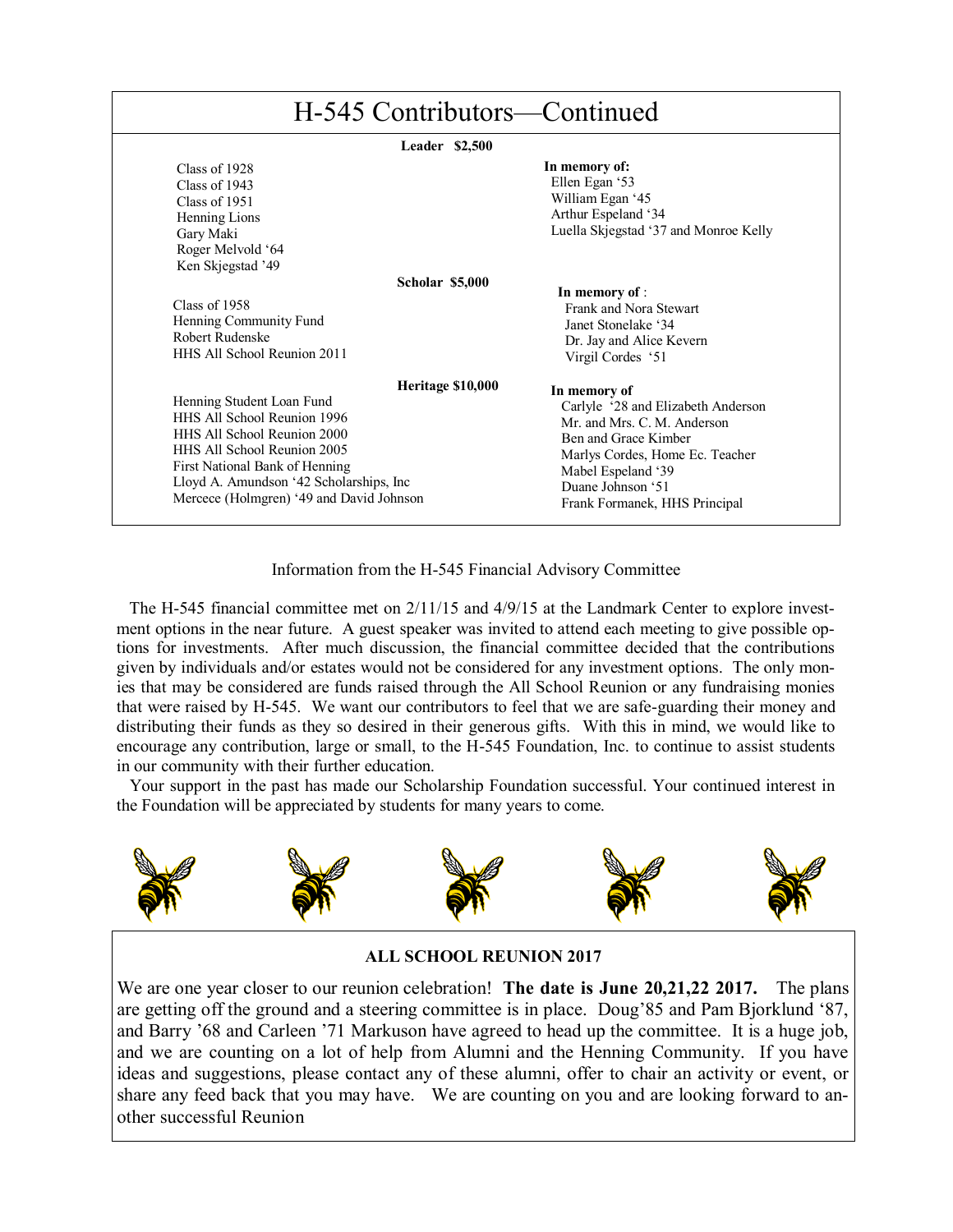| Lh<br>FOUNDATION, INC. | President<br>Vice President<br>Secretary<br>Treasurer<br><b>Financial Secretary</b> | Donna Smith<br>Terry Oscarson<br>Susanne Torgerson<br>Tami Freed<br>Deb Miller |  |
|------------------------|-------------------------------------------------------------------------------------|--------------------------------------------------------------------------------|--|
|                        | <b>Board of Directors</b>                                                           |                                                                                |  |
| Carl Amundson          | Ben Geyer                                                                           | Jeremy Olson                                                                   |  |
| Richard Cloeter        | <b>Bill Geopferd</b>                                                                | Vivian Palm                                                                    |  |
| Kathy Cloeter          | Shari Haberer                                                                       | George Smith                                                                   |  |
| Rita Ellenson          | Dave Holmgren                                                                       | Jim Wallevand                                                                  |  |
| Joan Fosse             | Clay Houselog                                                                       | Manila Wiebe                                                                   |  |

#### \* \* \* \* \* \* \* \* \* \* \* H-545 Wall of Fame 2014 \*\* \* \* \* \* \* \* \* \* \*

**Dean Soutor'61** spent his entire life in education. Following graduation from the U of ND in 1965 with a degree in English and Physical Education, Dean taught and coached in Grand Forks N.D. until 1968. After receiving a master degree in secondary school administration, he served as assistant principal in Hibbing, Fergus Falls, Rosemount and Apple Valley schools. Later he served as senior high principal in Owatonna and Anoka Senior High. In 1998 he was named associate superintendent in 1998 at Anoka-Hennepin School District. From 2001 to 2007 Dean served as site coordinator and associate professor for St. Mary's University and as a consultant for Northwest Integration and Anoka-Hennepin School Districts. His professional and educational career came full circle when he served as superintendent of Henning School from 2007 to 2012.

 The nomination letter stated "Dean Souter knows the value of the small community of Henning where he was born and raised. He always had ties to the community and was pleased when he and his family could move back to enjoy the people and local outdoor activities of Otter Tail County and its lakes. As the superintendent of HHS he strived to lend his expertise to provide leadership to benefit the school and ultimately the Henning Community." Dean and his wife Merrisue reside near Battle Lake.

#### \* \* \* \* \* \* \* \* \* \* \* \*

**Kevin Wallevand '80** was born and raised in Vining. Following high school he graduated from Moorhead State University. The nominating letter stated "I feel Kevin fulfills the three requirements: outstanding achievement, positive contributor and role model." Kevin began working at WDAY in Fargo, N.D. in 1983 as an intern and states that his passion has always remained in being a reporter and telling the stories of those who live in the region.

 Though much of his career has been reporting about local events, Wallevand has had his share of opportunities to travel outside of the area to work on feature stories that touch the lives of others. In the 1990's WDAY sent Kevin around the globe to do a series of documentaries in Peru, Mongolia, Haiti and Africa. In an interview with the Fargo Forum, Wallevand said the stories were live changing for him. In "The Quilt," which won an Emmuy for writing, Wallevand followed a quilt from Fargo to the African country of Angola which was in the middle of a civil war. In another story, which won an Emmy for directing, Wallevand joined local Vietnam veterans on their first trip back to the country since the war. Kevin said the experience was one of the most emotional things he has done in his life.

 Outside of his work, Kevin makes an annual trip to join a local medical team that travels to Haiti to deliver supplies and help those affected with cleft pallet or severe burns. It is a trip he has made for over 17 years. Following the death of his mother Ginny, who died 11 years ago of pancreatic cancer, Kevin joined a local pancreatic cancer awareness group. The group raises money for local familites stricken by the deadly disease.

 Kevin enjoy his "free time" at his Vining home on East Battle Lake. He is also generously involved with local and area events.

#### *The inductees for HHS Wall of Fame for 2015 will be presented at the Henning Festival on July 10, 2014***.**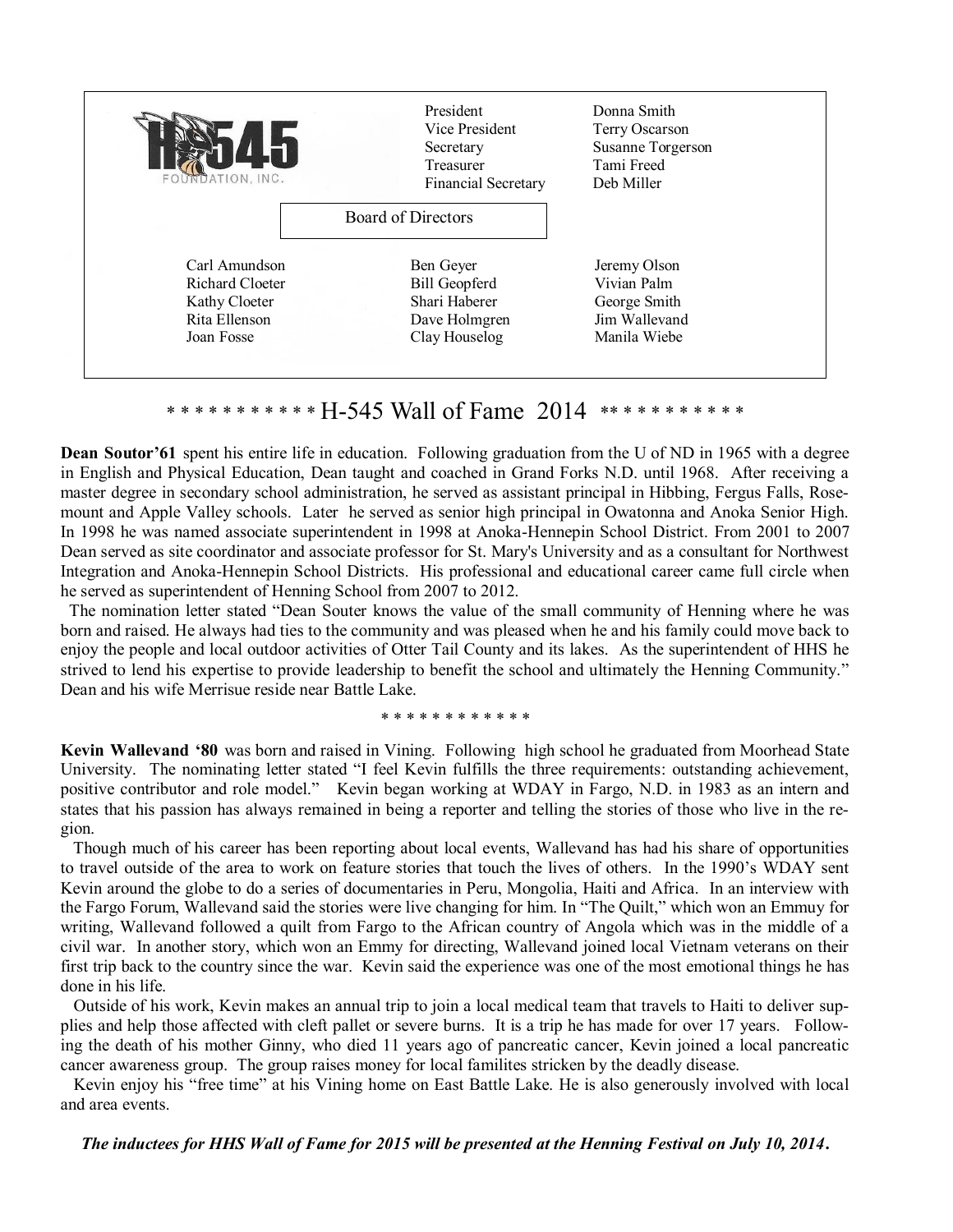### You are invited to join the H-545 Foundation

|                                         | My Donation is for:<br>Personal Membership    |  |  |
|-----------------------------------------|-----------------------------------------------|--|--|
|                                         |                                               |  |  |
|                                         | Class Membership                              |  |  |
|                                         | _In Memory of:                                |  |  |
|                                         |                                               |  |  |
|                                         | Donations may be any amount and accumulate to |  |  |
| Make checks payable to H-545 Foundation | reach the next higher category at any time.   |  |  |
| All contributions are tax deductible    | Member<br>\$ 545                              |  |  |
| Mail to:                                | \$1,000<br><b>Booster</b>                     |  |  |
| H-545 Foundation                        | \$2,500<br>Leader                             |  |  |
| <b>PO Box 463</b>                       | Scholar<br>\$5,000<br>Heritage<br>\$10,000    |  |  |
| Henning, MN 56551                       |                                               |  |  |
|                                         |                                               |  |  |

| For additional information contact an H-545 representative |                                           |              |                                                 |      |  |  |  |
|------------------------------------------------------------|-------------------------------------------|--------------|-------------------------------------------------|------|--|--|--|
| Donna Smith 218-583-2305<br>Tami Freed 218-583-4484        | Terry Oscarson 218-583-4145<br>Deb Miller | 218-583-2451 | Susanne Torgerson 218-583-4158<br>Rita Ellenson | 218- |  |  |  |

## Just so That you Have this Straight….

There is some confusion about email you may be receiving. An independent writer has created a "Chat Room" called Henning Alumni. They have a monthly newsletter which is generic information and are not receiving any official news from HHS or H-545 Foundation. They open the door for meeting classmates and even buying merchandise. Several people have checked it out…. and once they have your name it is not easy to remove yourself.

 We are not aware of any illegal processes or motives. Be cautious about sending any money. They ask for "membership" payments…. ? Of what?? Again, H-545 has no affiliation with this organization or knowledge of their activity. They make similar "newsletters' for other school districts.

 The H-545 Foundation, Inc. is the official Henning Dist 545 Alumni Association. If anyone has other information about this email or any other claims, please let the officers of H-545 or the administrators of HHS aware.

 The H-545 Herald may be accessed on the City of Henning website, or on the Henning School website. Just click on the appropriate link on that site. We would love to have an interactive website….. It would be very helpful for the upcoming reunion in 2017, however not sure that is a possibility. We are open to suggestions.

Look for the *H-545 Herald* online at www.henning.k12.mn.us /H-545 alumni City of Henning website is: henngov@arvig.net